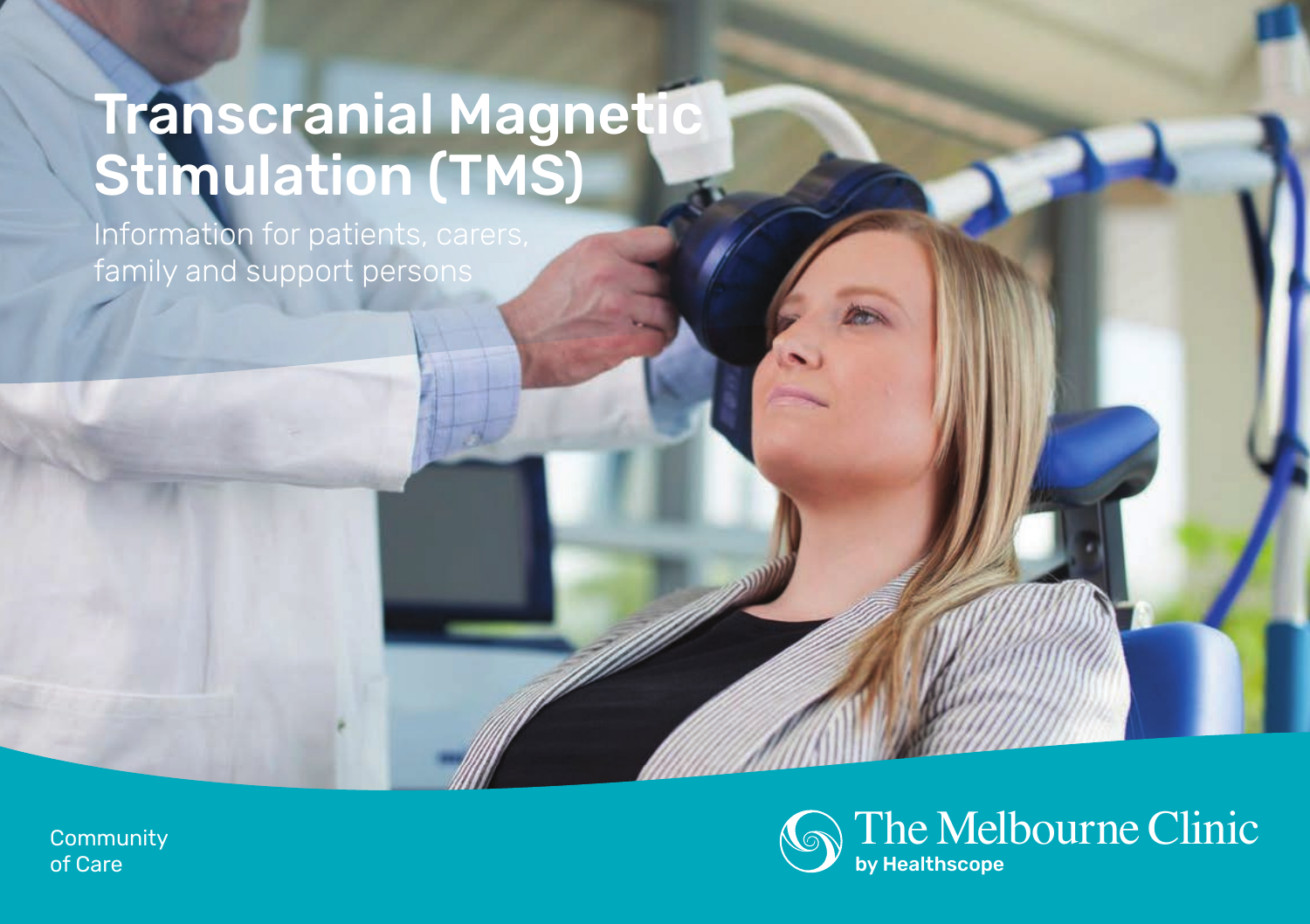This book was written by:

Dr Brian Ferry MBBS, FRANZCP Consultant Psychiatrist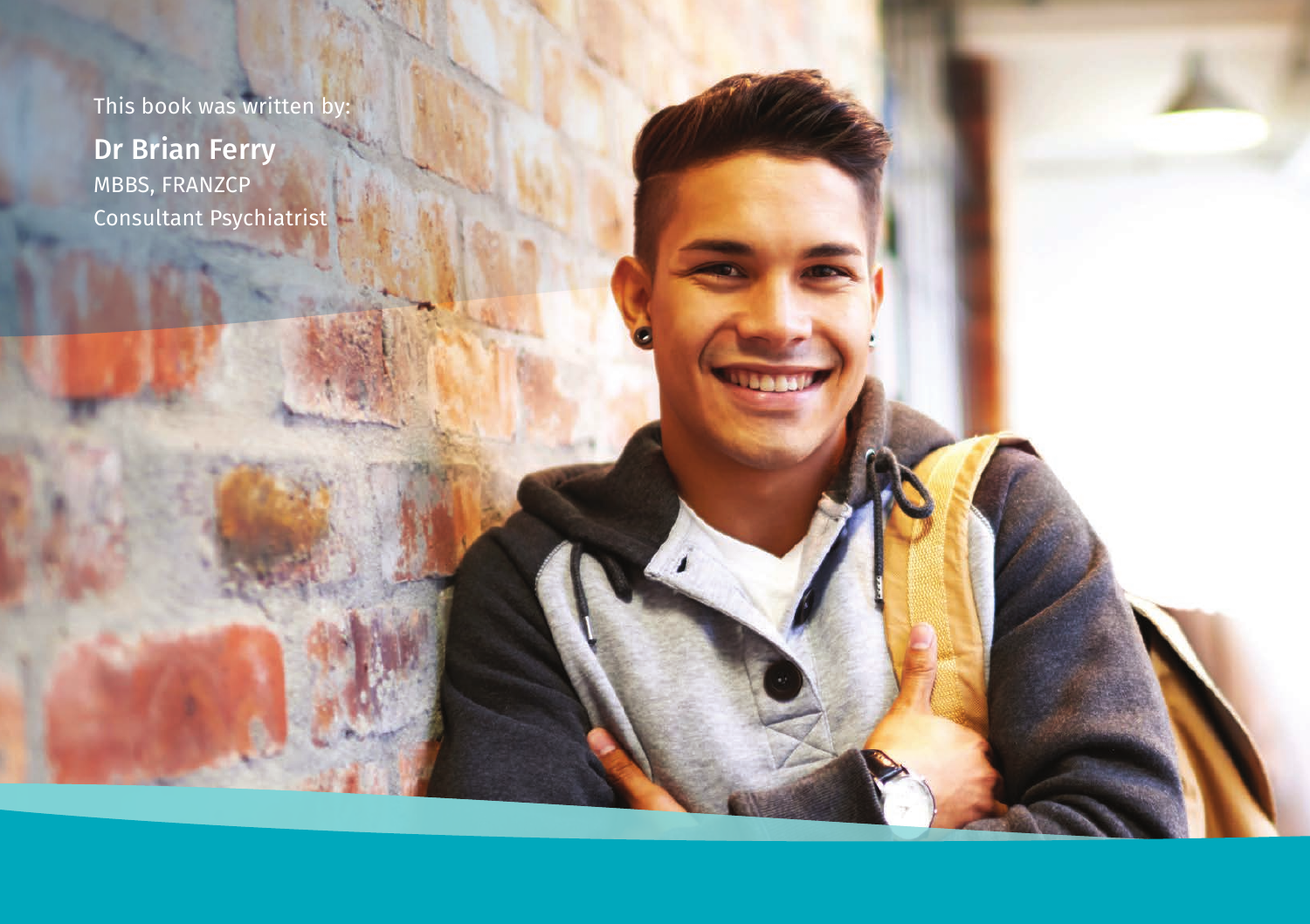## Transcranial Magnetic Stimulation

Transcranial Magnetic Stimulation (TMS) is a non-invasive form of brain stimulation that can be used to treat depression. In treating depression TMS may be used when patients have not responded to antidepressant medications, have unacceptable side effects to medications or would prefer to try another treatment option.

Research into the use of TMS for treating depression has been going on for over 20 years. This research has confirmed the effectiveness of TMS for this purpose. Following on from this research, a number of countries including Australia have adopted TMS as a treatment option for depression. In the United States, TMS was first approved for use in treating depression in 2008.

In TMS, a magnetic field is generated from an electrical coil which is placed over the scalp. The magnetic field travels freely through the scalp and skull and stimulates a small frontal section of the brain called the dorsolateral prefrontal cortex.

This leads to changes in brain activity which are thought to spread to other areas of the brain. Over repeated sessions the changes in brain activity brought about by TMS are thought to correct abnormal brain functioning associated with depression.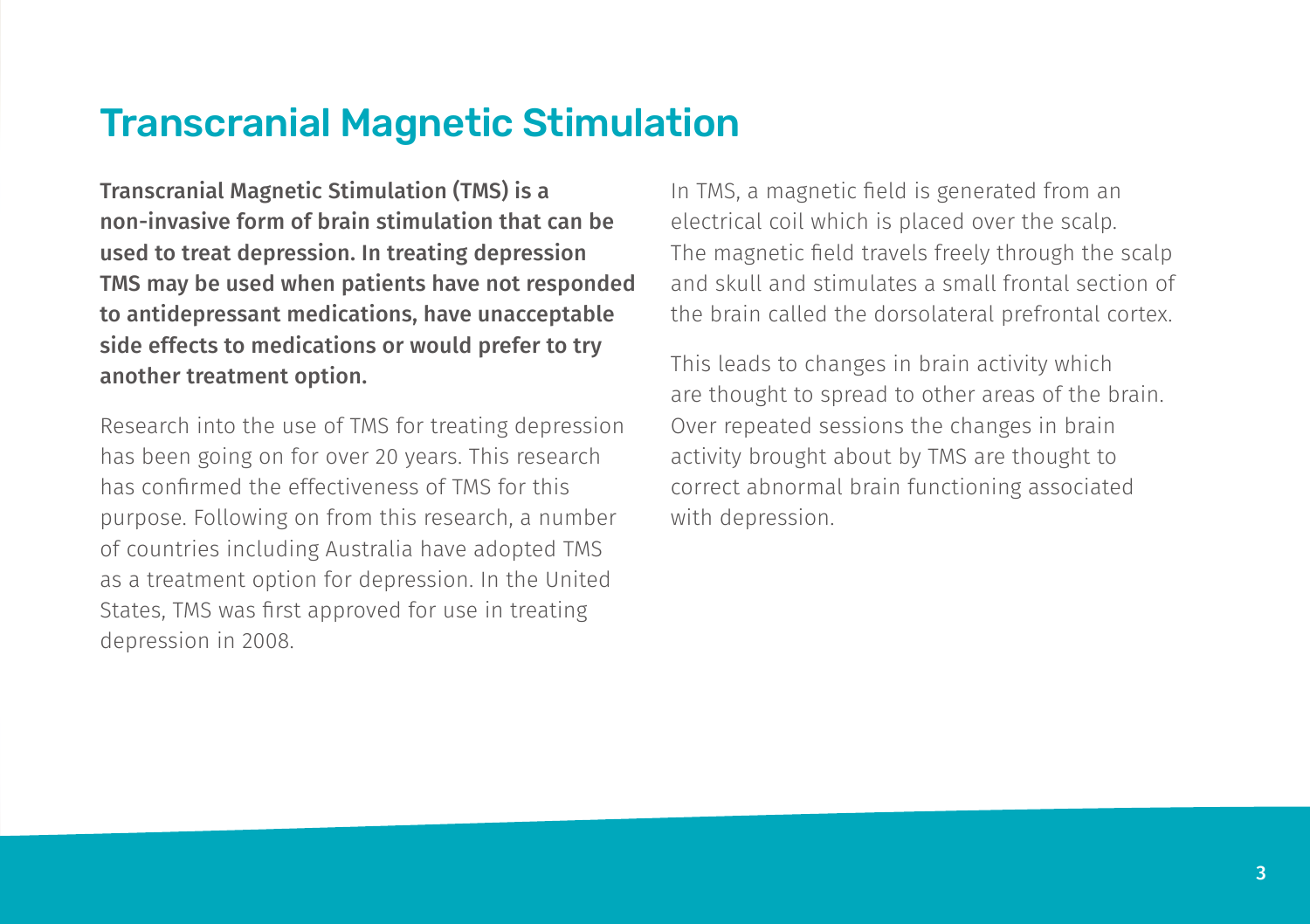## Side effects from TMS

TMS treatment is usually well tolerated especially when compared to other treatments for depression such as medications. It is uncommon for patients to cease TMS treatment due to side effects.

Some patients may experience mild discomfort with TMS. This is most likely to occur during initial TMS treatment sessions. The discomfort may occur in the scalp underneath the magnetic coil. Sometimes the discomfort will spread down the face. Other patients may complain of muscle spasm underneath the TMS coil or headache. If discomfort does occur, simple pain killers such as aspirin or paracetamol can be helpful.

Some patients may complain of tiredness after having a TMS session.

While TMS is a very safe procedure there are some risks associated with its use. Before being offered TMS, patients are carefully assessed to make sure that this will be a safe form of treatment for them.

- Seizure is the most serious concern with TMS treatment. It is estimated that seizure may occur in one per 30,000 TMS treatment sessions. This risk of seizure is thought to be comparable to, or even lower than the risk of seizure associated with antidepressant medication.
- Patients with bipolar disorder may be at risk of experiencing an episode of mania with TMS.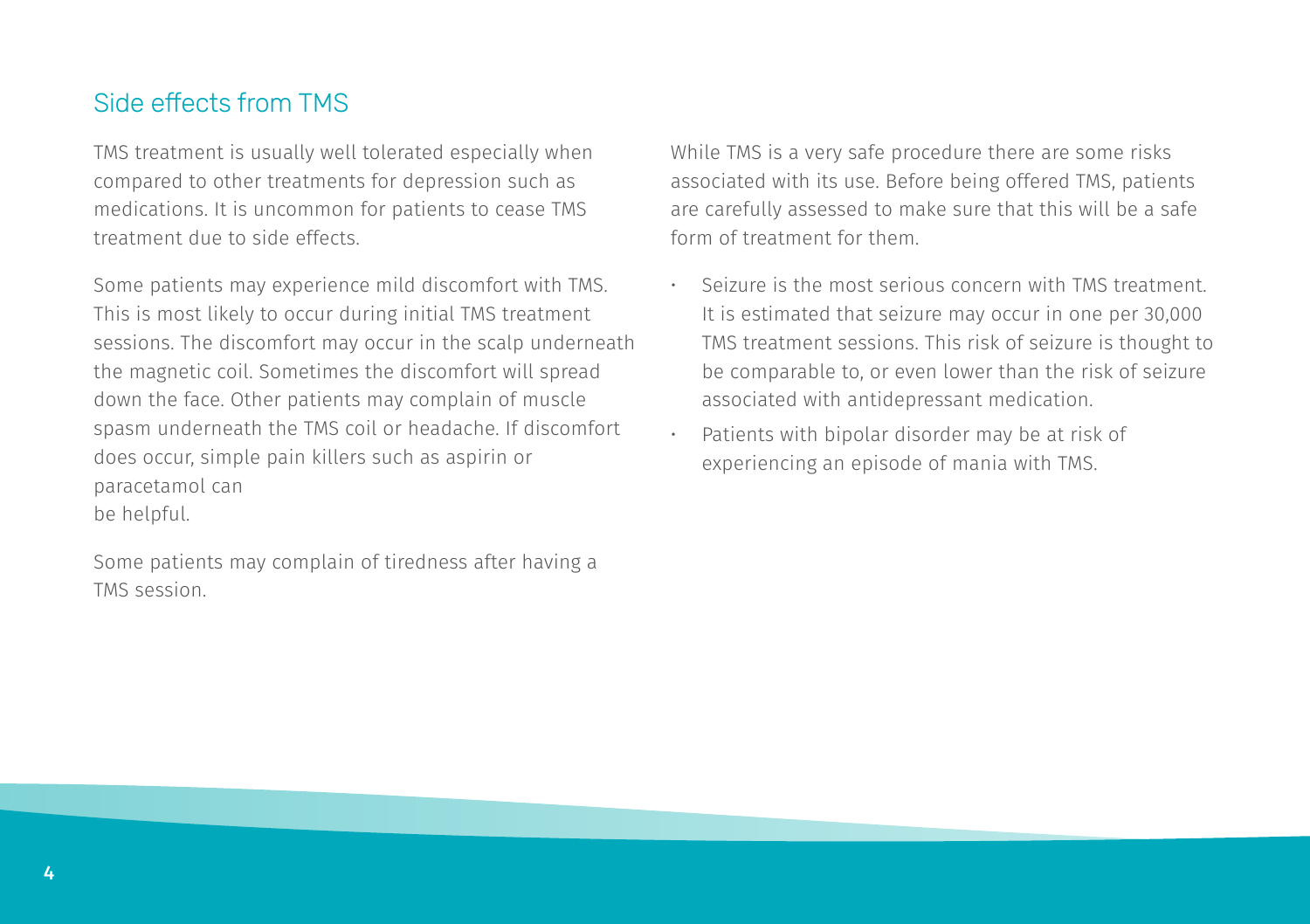## Risk associated with TMS

- Feeling dizzy or even fainting can occur with TMS.
- During TMS the magnetic coil makes a clicking noise which can be quite loud. This can lead to transient changes in hearing ability. This is easily prevented by using ear plugs which will be offered at the start of every treatment.
- If patients have metal inside their head or on the surface of the skull this can heat up during a TMS session leading to burns. Metal loops can generate currents when exposed to magnetic fields and can heat up.

## Situations where TMS is avoided

- If you have epilepsy or have previously had a seizure.
- If you have anything in your head that may be affected by magnetic fields such as surgical clips or implanted devices (for example cochlear implants). Metal may move or heat up and electrical devices may malfunction when exposed to magnetic fields. Likewise, devices outside of the head such as cardiac pacemakers may malfunction if the TMS coil is accidently operated too close to them.
- If your health is such that the event of a TMS-induced seizure would be particularly dangerous: for example patients with serious heart disease or raised intracranial pressure.
- If you have an active brain disorder (e.g. recent stroke).
- In children and adolescents. The research into the use of TMS in these populations is extremely limited.
- If there is the possibility of pregnancy.
- Withdrawal from alcohol or other substances.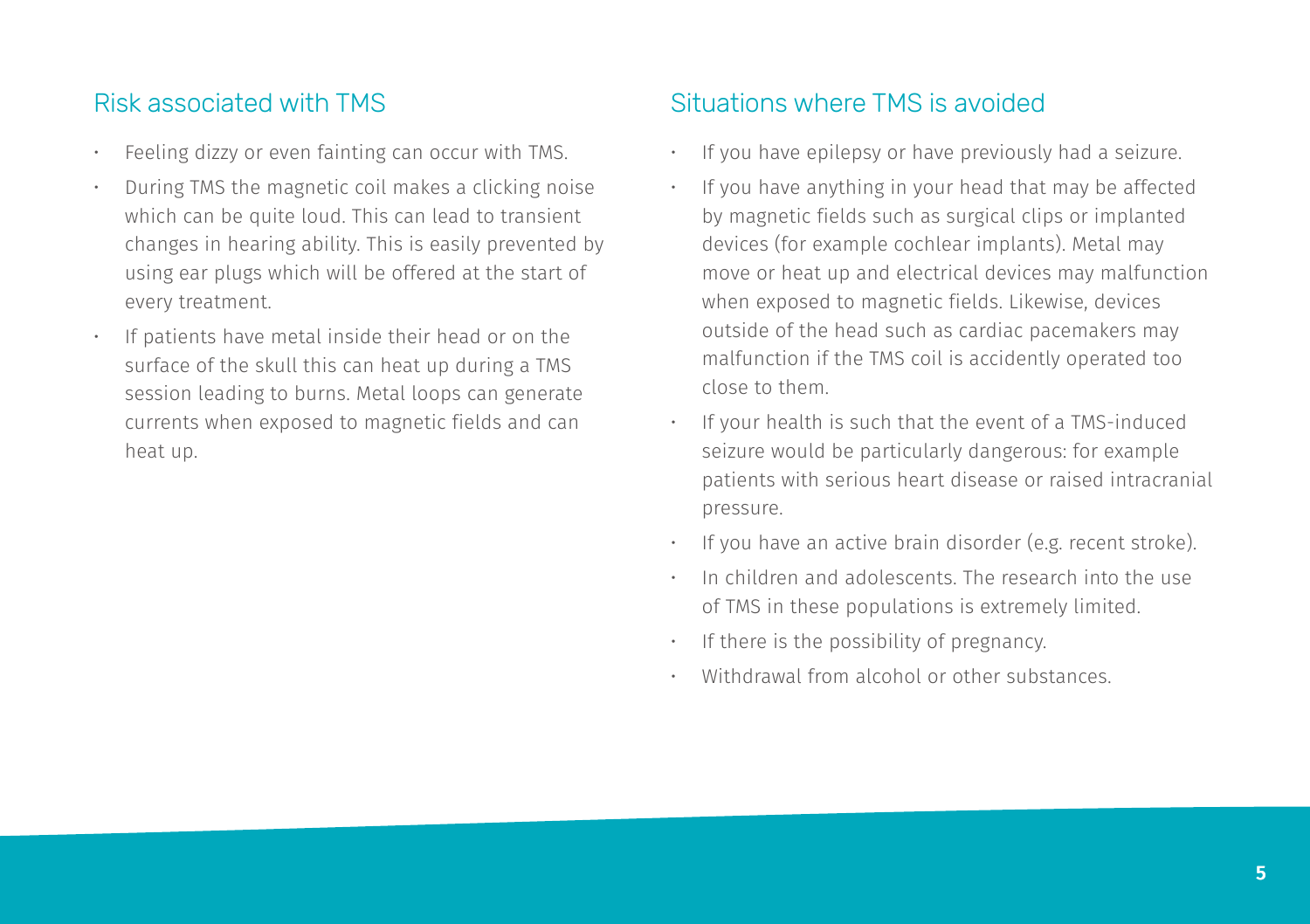## What happens during TMS treament sessions?

Treatment sessions for TMS occur in the TMS suite at The Melbourne Clinic. During your first session a TMS psychiatrist will work out where exactly on your forehead to place the coil of the TMS machine. This is done by placing the coil over the motor area of your brain and finding the lowest machine intensity setting which will create a small involuntary movement in your fingers. Once this location is found, a simple measurement will show where to place the coil for your treatment sessions.

Treatment sessions for TMS last between 30 and 40 minutes. During this time you will be monitored by a nurse in the TMS suite. You will be sitting in a comfortable chair completely awake and alert. There is also a television screen in each of the individual treatment rooms which you are free to watch if you choose.

#### How many sessions are in a TMS treatment course?

A course of TMS consists of 20 to 30 sessions. Most patients will have 20 sessions. You will have five sessions of TMS per week. This means that a course of TMS will usually take four weeks to complete.

## Getting a referral for TMS

If you are interested in having TMS, your Psychiatrist can discuss with you whether this is a suitable treatment option. From there, a referral can be made to the TMS Team at The Melbourne Clinic so you can be formally assessed.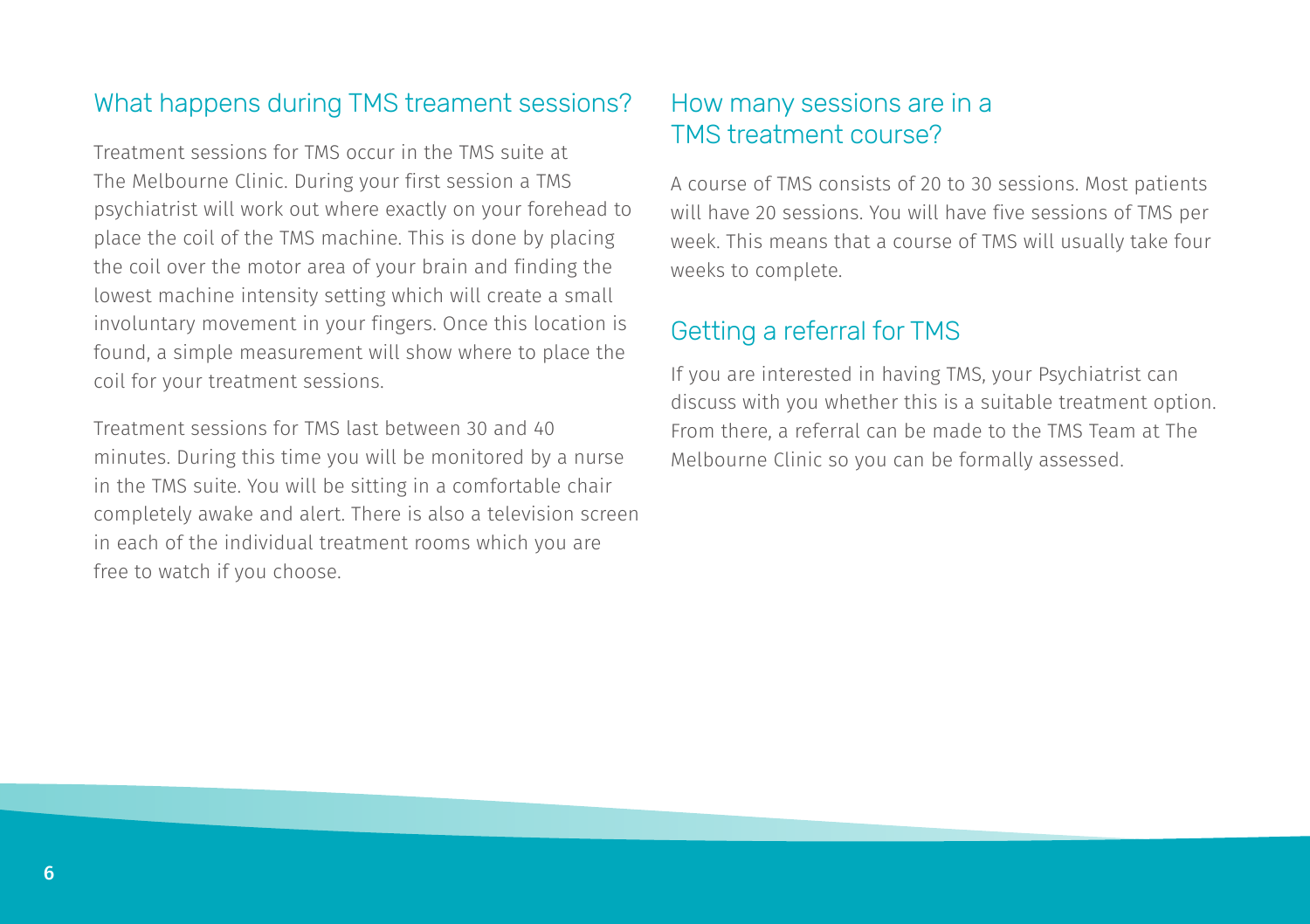## Commonly asked questions

#### Are the magnetic fields generated during TMS harmful?

We believe the magnetic fields generated in TMS are not harmful. Long term studies looking specifically at the effects of TMS generated magnetic fields would be helpful in confirming this. It has been found that chronic exposure to magnetic fields even greater than those generated during TMS appears to be safe.

#### Can I have more than one session of TMS per day?

This isn't done during the initial course of TMS. Some patients having maintenance TMS will have two sessions per day but this is not always the case.

#### How long will it take for my mood to improve with TMS?

This is quite variable. Generally patients can hope to see some improvement in their mood during the third or fourth week of treatment if TMS is going to work for them. For some patients, a response can be more delayed.

#### Can TMS be given as an outpatient?

Yes, but after each treatment we recommend patients should not drive or return to work on that day. Please speak about this with your Psychiatrist.